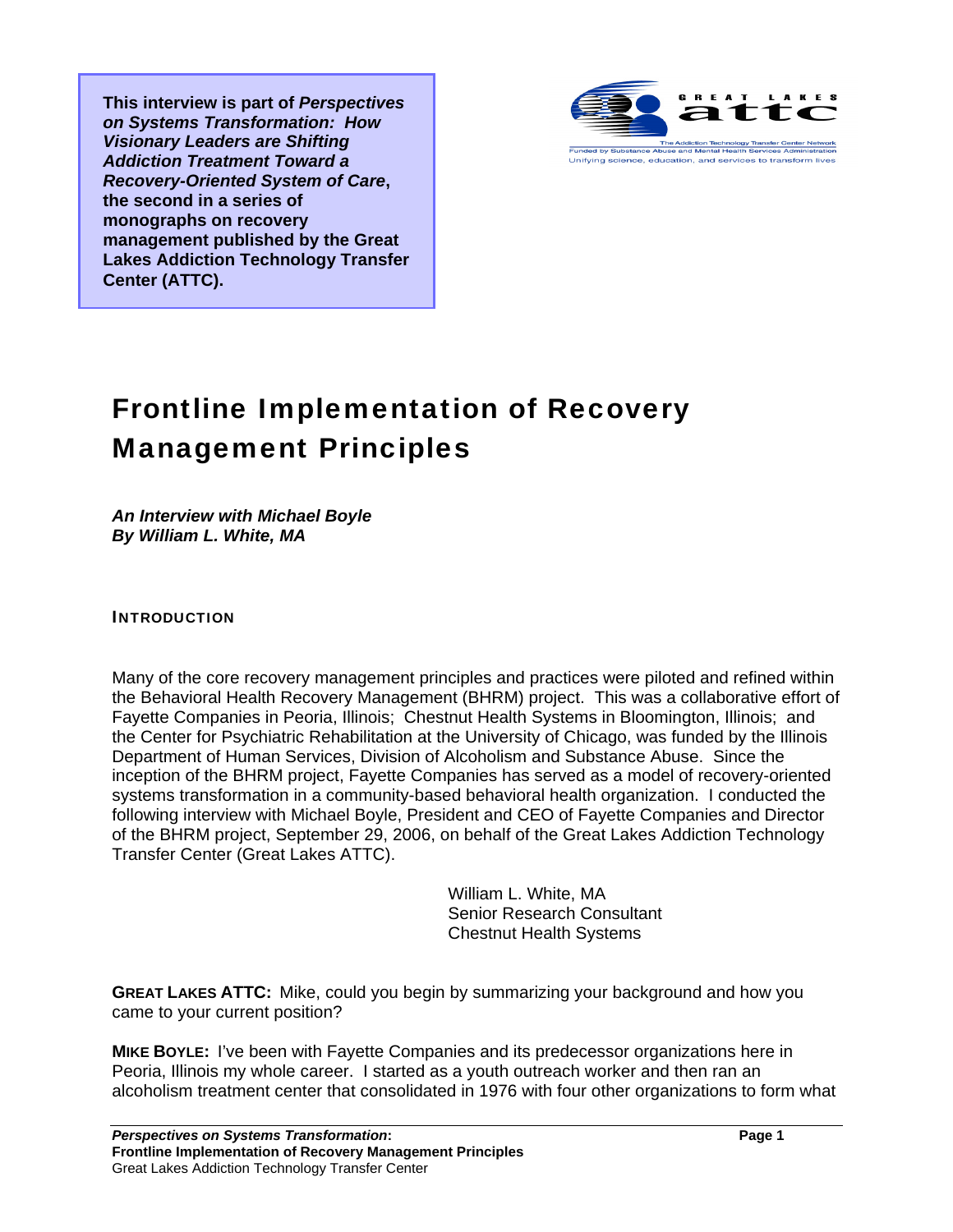is now the Human Service Center. Fayette Companies serves as the parent management corporation of a family of behavioral health service units that include the Human Service Center; White Oaks; Human Service Center Foundation, a 501(c)(2) property investment company; and Behavioral Health Advantages, providing Employee Assistance Programs and consultation services to businesses and industry.

Human Service Center (HSC) provides mental health treatment and recovery support services to about 1,600 people each year with serious mental illness. HSC also operates a methadone treatment program, a work release program, a transitional housing program for federal probation, and a long-term women's addiction treatment program. White Oaks offers a full array of addiction treatment services, from a medical detoxification unit to gender-specific residential programs for men and women, as well as gender-specific intensive outpatient and day programs serving over 2,000 people per year. We offer a specialized program for older adults who are in need of in-home substance use disorder (SUD) treatment services, and we have youth programs that provide both mental health and SUD treatment services, as well as prevention services. We presently have 18 service locations and more than 380 staff. Our programs are supported primarily through state contracts, Medicaid reimbursement, and corporate insurance. The mission of the Human Service Center is to "Engage people in a life of recovery and assist them to live their lives well."

Over the past 32 years, I have served as Vice President of Operations, as Executive Vice President, and currently as President and CEO. In recent years, I have focused on implementing an integrated vision of mental health and addiction treatment services and evidence-based treatment practices. I have also been fortunate to be a participant in the Network for the Improvement of Addiction Treatment (NIATx), which has taught me how to use process-improvement techniques to impact quality of care in addressing addictions.

**GREAT LAKES ATTC:** Describe how the behavioral health recovery management program came into existence.

**MIKE BOYLE:** Ten years ago, behavioral health leaders were scrambling to prepare for or implement managed care. During this time, I found myself drawn to national conferences on managed care that included presentations from primary care physicians on disease management. Organizations like Kaiser Permanente were often presenting on what they were doing to deal with chronic medical disorders. That's when I started thinking, "We say addiction and serious mental illness are chronic conditions; why are we using such an acute-care model to treat them?" I wondered why we were not using disease-management approaches like those that were emerging in primary medicine. Then in 1999, my local state representative approached me and asked if we had any legislative needs that he could help with. We began to discuss some of the needs of the field, and that led to writing legislation that would support the development of a disease-management approach to addictions and serious mental illness. We put together a legislative bill for a three-year project that would fund the development of this approach, and it passed the House and Senate and—with a little negotiation—was signed by the Governor.

We asked for a million dollars over a three-year period to support the project. In the course of moving the legislation through, the Secretary of the Illinois Department of Human Services became very interested in the project and offered to fund the idea if the legislation was passed. This was very helpful, since the bill would then not need an appropriation tied to it. As this came to fruition, I approached Chestnut Health System's Lighthouse Institute and recruited Bill White as an Associate Director of the project. David Loveland, now Director of Research at Fayette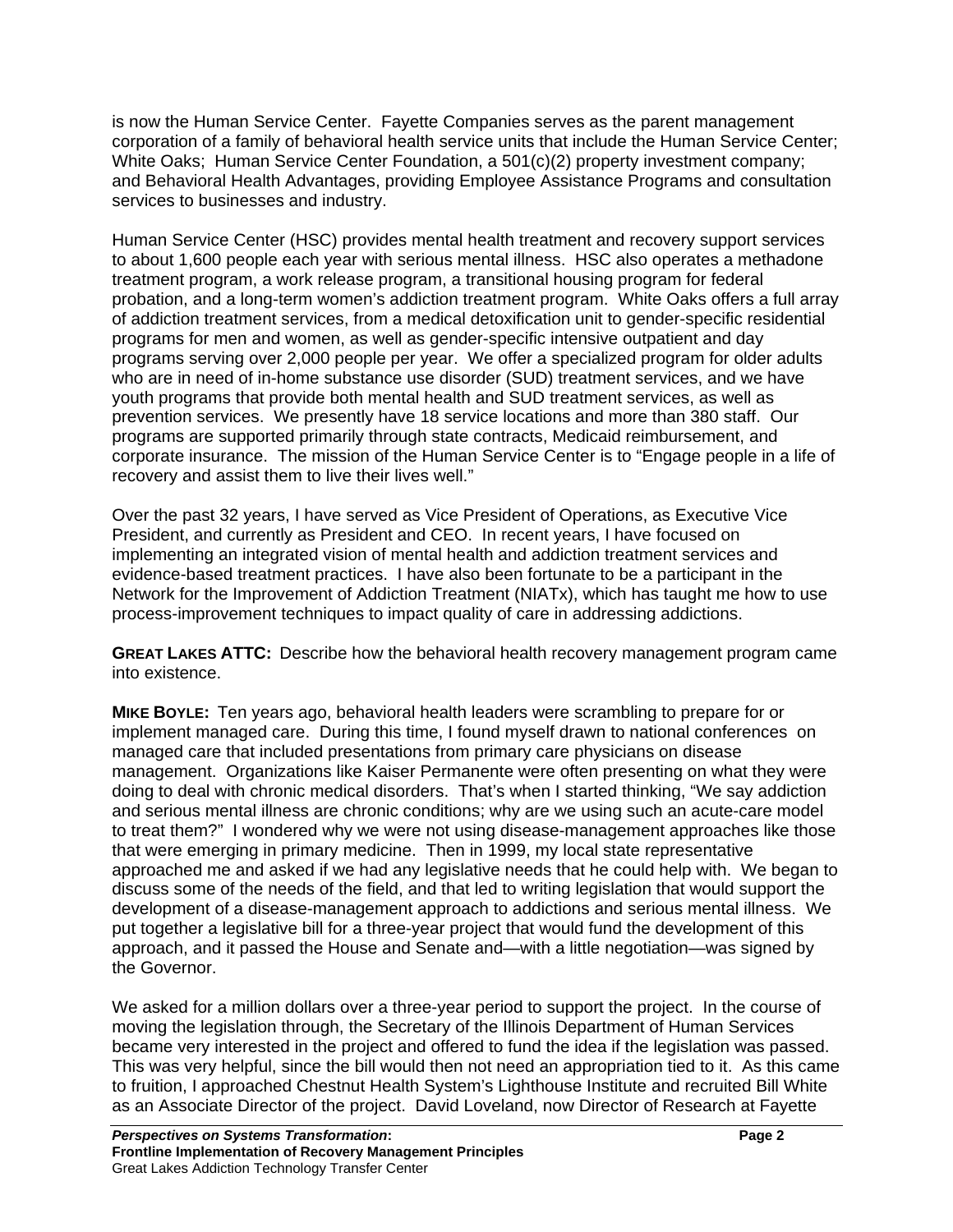Companies, became the other Associate Director, with a specialty in serious mental illness and co-occurring disorders. Pat Corrigan from the University of Chicago, Center for Psychiatric Rehabilitation later joined as a third partner in the Behavioral Health Recovery Management project.

**GREAT LAKES ATTC:** What distinctions were you making between recovery management and disease management as this project developed?

**MIKE BOYLE:** It was Bill White who came up with the concept of recovery management rather than disease management. I remember at the time, I said, "Well, everybody knows now what disease management is. It's been around for a decade. No one has ever heard of recovery management." And Bill said, "In three years, they will." That was enough to sell me. Disease management (DM) has basically been built on the foundation of evidence-based practice—what science says will generate the best outcomes for specific chronic diseases. DM emphasizes science-based clinical guidelines for service practitioners, and DM also tries to actively engage each individual in managing his or her own illness rather than leaving everything to the physician and other health care professionals. Recovery Management (RM) incorporates the DM approach, but shifts the focus from the disorder to the person, from symptom management to building a life in recovery. RM approaches also place greater emphasis on natural supports within the family and community that can be aligned to enhance recovery initiation and maintenance. RM asks: "How can we build recovery support within the larger community? How can we assertively link the individual to such recovery support resources?" RM, because it focuses on the whole life rather than the disorder, is also broader in its scope, encompassing such areas as social and recreational activities, employment, education, housing, and life meaning and purpose. It is about making recovery a very enjoyable and positive experience.

**GREAT LAKES ATTC:** For readers unfamiliar with recovery management, could you briefly summarize how traditional clinical practices change in this model?

**MIKE BOYLE:** Thresholds of engagement are lowered, with a considerable emphasis placed on outreach services. Motivation is viewed as an important factor but seen as an outcome of treatment rather than a precondition for treatment admission. There is an emphasis on assessment processes that are global, continual, strengths-based, person- and family-centered, and culturally grounded. The service menu is broadened, and the eventual locus of services shifts to homes and neighborhoods. The service relationship is based on a partnership model that is much longer in duration and less hierarchical. Perhaps most distinguishing is the shift in emphasis from acute bio-psychosocial stabilization to long-term recovery monitoring and support; assertive linkage to communities of recovery; and, when needed, early re-intervention.

**GREAT LAKES ATTC:** Was the RM approach a natural progression in the overall development of Fayette Companies and its service units?

**MIKE BOYLE:** Actually, it's really ironic. We formed our first organization, Human Service Center, by consolidating four mental health, drug, and alcohol treatment programs in the 1970s, but we had never really integrated care. So, in the late '90s, I started an initiative to fully integrate co-occurring disorders. We'd already been making some progress in trying to integrate the treatment of serious mental illness with primary healthcare by establishing a primary care clinic within our outpatient mental health center. We really needed to address the co-occurring substance use disorders and all mental illnesses, particularly serious mental illness. About half of the population that we serve have both disorders. People with serious mental illness were often abusing or addicted to substances, and our addiction programs were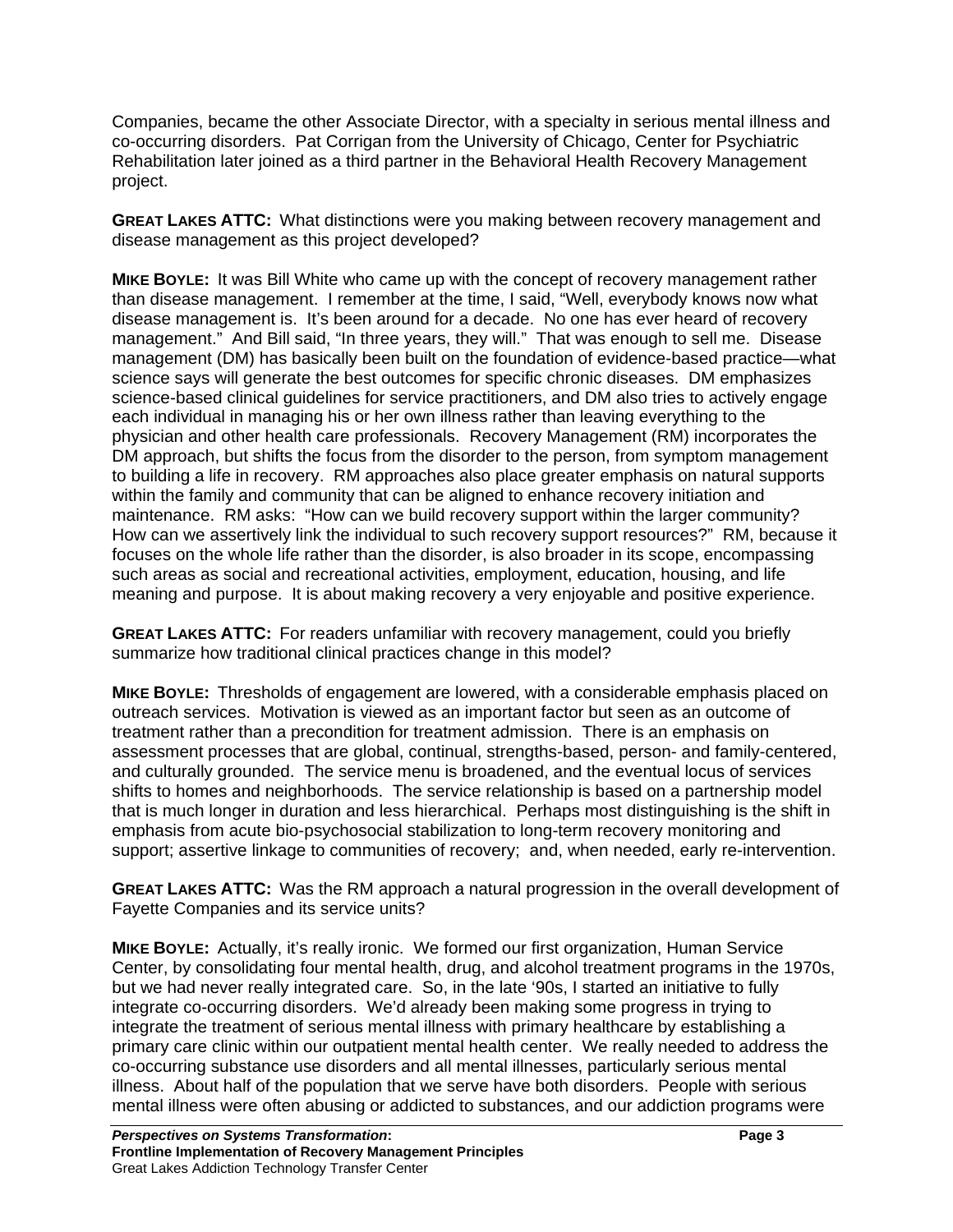filled with people suffering from serious mental illness, mood disorders, and anxiety disorders, including post-trauma effects and Posttraumatic Stress Disorder. We formed a quality improvement committee with multi-disciplinary representation across the functions of the organization, with the mission of fully integrating treatment services across the continuum of care. That's when, in 1998, we really started implementing evidence-based practices. The recovery management project shared that objective, and it was a natural evolution from the integration of treatment for co-occurring disorders to a more comprehensive vision of assisting people with the long-term recovery process. This moved us beyond thinking about biopsychosicial stabilization to the broader issues involved in recovery maintenance and enhancement of quality of life. Our focus began to shift toward long-term recovery and the role we could play in that.

**GREAT LAKES ATTC:** How did you begin to prepare staff for some of the changes that were implemented through this process?

**MIKE BOYLE:** Early on in our co-occurring project, we realized that we had to address staff's values and beliefs, their attitudes, and the different cultures of our mental health and addictions programs. We took all our clinical staff and divided them into small groups (12-15 staff each) that gathered in brown-bag lunch meetings every week. These meetings were facilitated by members of our co-occurring committee. We developed a list of statements we called "fire starters," to elicit and discuss beliefs and feelings about particular issues. Examples of our firestarter statements include:

- Addictive and psychiatric disorders are both significant chronic conditions often characterized by episodes of exacerbation, remission, and relapse.
- All persons should be retained in service and treated with great respect in spite of nonadherence with treatment plan recommendations, including not taking prescribed medications or a return to use of the drug of choice.
- Addiction and mental illness are both no-fault disease categories.
- No behavioral health problem is so grave that an individual cannot be engaged in the recovery process.
- It is more important to convey caring and concern than to avoid being manipulated or conned—even at the cost of "enabling."
- Medication can be an effective strategy in the treatment of both disorders.
- Recovery begins with hope, not abstinence from drug use or reduction of psychiatric symptoms.

**GREAT LAKES ATTC:** Did this help "unfreeze" the cultures across programs?

**MIKE BOYLE:** It worked very well. We had intense debate over issues such as whether somebody who was on methadone treatment could be considered to be in recovery. One staff member would declare, "You couldn't be in recovery on methadone; You're still using an addictive drug!" That would trigger counter-responses from other staff: "Wait a minute. I've got people who are on methadone who are not using any alcohol or non-prescribed drugs. All the urine drug screens are clean. They have a family and a job, and they're doing great. What do you mean, they're not in recovery?" That type of interaction opened people's eyes and their minds. Here's another example. A person who worked in our detox program said, "People with addictions make a conscious choice to go back to using. They go to the bar. They go buy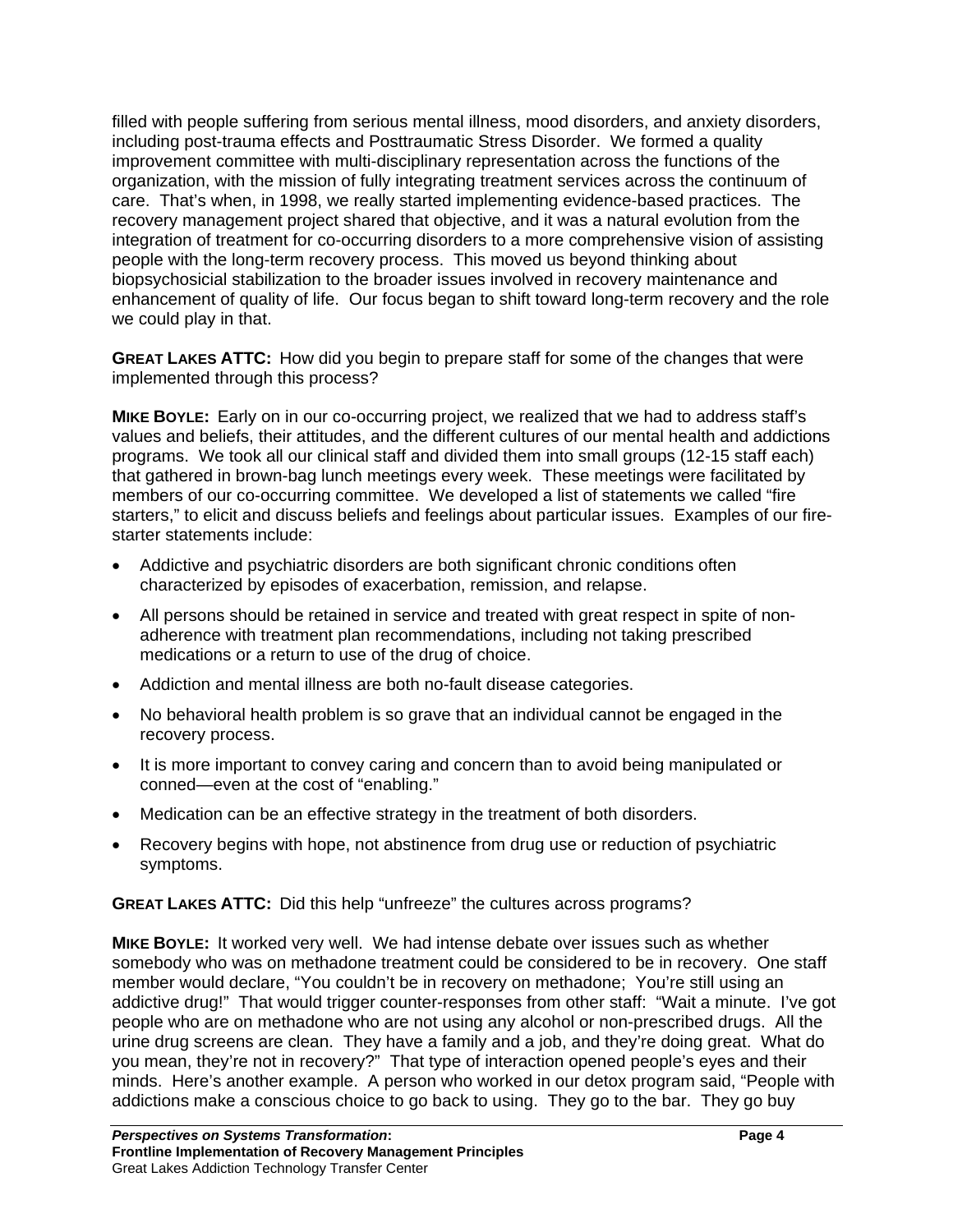some marijuana or cocaine, whereas people with serious mental illness really don't make a choice when they relapse." Mental health staff responded, "People make a conscious choice to not take their medications any longer. That's analogous to making a choice to drink or use a drug. Both populations know the risks and the likely events that will follow."

**GREAT LAKES ATTC:** Were there staff people who couldn't make this transition?

**MIKE BOYLE:** We made it clear to everyone, "We're going west, and the wagon train is leaving. We don't know exactly where we're going to end up. We're not sure if it's going to be in California or Oregon, but if you want to stay with this organization, you've got to get on board the train and make this journey with us." We made our expectations explicitly clear in written documents that outlined the attitudes, values, knowledge, and skills that we saw as the core of this shift toward recovery management and behavioral health service integration. Not all made it, but most did.

**GREAT LAKES ATTC:** Training seems to have been a crucial part of your system-transformation process.

**MIKE BOYLE:** Yes. All of this involved bringing outside trainers into the organization. In fact, we started the co-occurring initiative by bringing in Dr. Ken Minkoff to conduct a full day's training that was the largest clinical training in the history of the organization—with more than 120 staff. He does a great job of motivating people and getting them laughing at some of the stupid things we do. And then we followed up with a lot of evidence-based training for both mental health and substance abuse. We started with Motivational Interviewing (MI), which led to a major cultural change in our service units. That training was a milestone in shedding the culture of confrontation that had long-pervaded some of our service units. Rather than verbally beating people into superficial compliance, we redefined our jobs as helping people take a look at the pros and cons of the choices they have and the discrepancies between their life goals and their behaviors. That was probably the most important cultural change we made in both our mental health and addiction services.

We followed the MI training with a series of other trainings. The manualized treatments covered included Community Reinforcement training provided by Bob Meyers, Contingency Management training provided by Nancy Petry, Strengths-Based approaches by Leigh Steiner, Illness Management and Recovery from Kim Mueser, and Supportive Employment from Pat Corrigan and associates. We also provided basic training on recovery management principles. These trainings collectively moved us closer to evidence-based practice and toward a stronger recovery orientation. We also moved to person-centered care that required us to give up some of our delusions that we had control over people's individual decisions that impacted their lives. Rather than prescribing techniques, we had to engage individuals as partners in the pursuit of recovery.

**GREAT LAKES ATTC:** It seems like there was an interesting relationship between the BHRM project and Fayette, in which you used the service programs as a kind of laboratory to test out emerging ideas and approaches. Is that accurate?

**MIKE BOYLE:** That's very accurate. I'll give you one example. Four years ago, the local stateoperated psychiatric hospital in Peoria closed. We took that opportunity to look at how we could improve services as some of the savings from the hospital closing were provided to us to expand our community-based services. One of the services we developed was recovery coaching. We said, "Wait a minute. If we're going to keep people coming through the front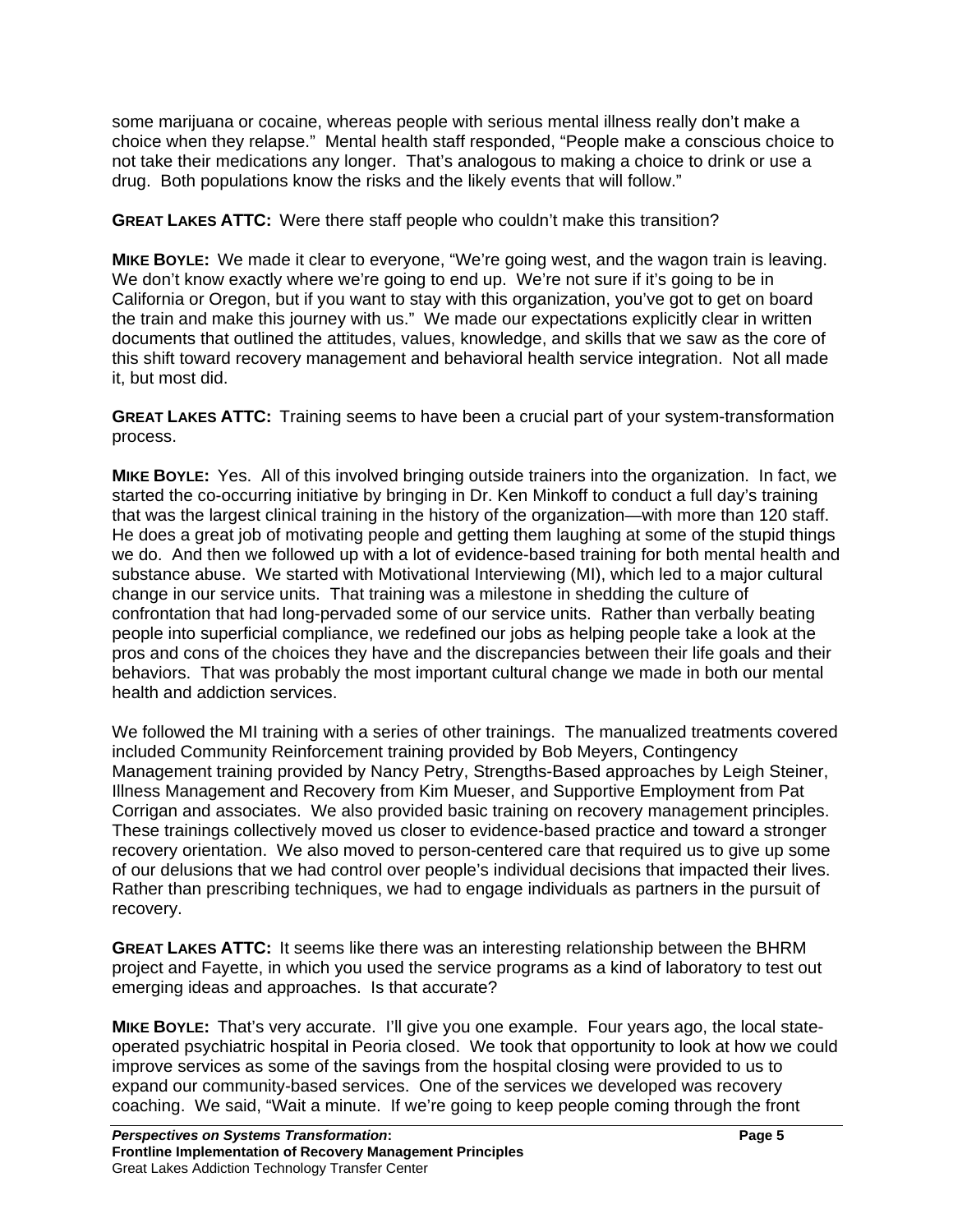door, we need to open a back door for sustained recovery support." One of the evidence-based practices we were using at the time was assertive community treatment, the ACT model from Madison, WI. The ACT model, as it was widely implemented, was a life sentence of case management. We rethought that position. We hired two people to be recovery coaches, and we went through all of our case management caseloads to identify people who were doing well whom we could graduate from case management and put on this other team that would provide ongoing recovery support and monitoring. That was probably our first foray into recovery coaching and ongoing monitoring. Many are coming here only because they need to see the doctor every 90 days to continue to monitor their psychotropic medications. They don't need anything else from us. So we've developed criteria, and we're trying to link these people to primary care, particularly a federally qualified health center that we work with, and totally graduate them from the organization, saying, "If you ever have a return of symptoms, or you need help, we'll always be here. Call any time. You are no longer a mental health client." The primary care physician can monitor their psychotropic medication while he or she is treating other physical disorders like diabetes and hypertension.

**GREAT LAKES ATTC:** Mike, describe your changing philosophy about client access to services and the importance of retention.

**MIKE BOYLE:** Recovery management can increase access by lowering barriers to entry, but our access was pretty open even before the BHRM project, with one exception. We did have exclusionary criteria that resulted in our rejecting people with co-occurring disorders for both our mental health and addiction services. We had to work to eliminate these service-entry barriers, which we were able to do with considerable success. Our bigger issue was retention. We were fine bringing people back who had had previous treatment episodes, but we were throwing a lot of people out for lack of motivation or for petty rule violations. Particularly in addiction treatment, if people didn't say the right things and do the right things, we were throwing them out or making them feel unwelcome enough that they'd leave. Our philosophy had been that they were not ready for recovery and that they needed to get back to the streets and accumulate some more pain in their lives. This is an area in which we saw dramatic change in staff attitudes.

**GREAT LAKES ATTC:** Elaborate on that change.

**MIKE BOYLE:** We started accepting people for where they were and respecting them for telling us the truth. Our new position was, "You don't have to say that you're here because you really want to stop using all drugs. It's okay to be ambivalent. It's okay to say, 'I'm only here because the court's forcing me to be here, or because I have to be here to get my kids back'." Training on motivational interviewing changed the culture. We grew from blaming people for their lack of motivation to attempting to understand their current circumstances and desires. This change in philosophy was enhanced through our involvement over the past three years with the Robert Wood Johnson Foundation's Network for the Improvement of Addiction Treatment. We have tried to make the environment in our treatment programs very welcoming, rather than conveying the feeling that you're being processed into jail. In fact, we're trying to use the term "engagement" rather than "retention." You can retain people in jail or a locked psychiatric unit. Engagement implies the establishment of a relationship in which the person wants to be involved in the services. The whole atmosphere has changed.

**GREAT LAKES ATTC:** That must have generated a significant change in the nature of the service relationship.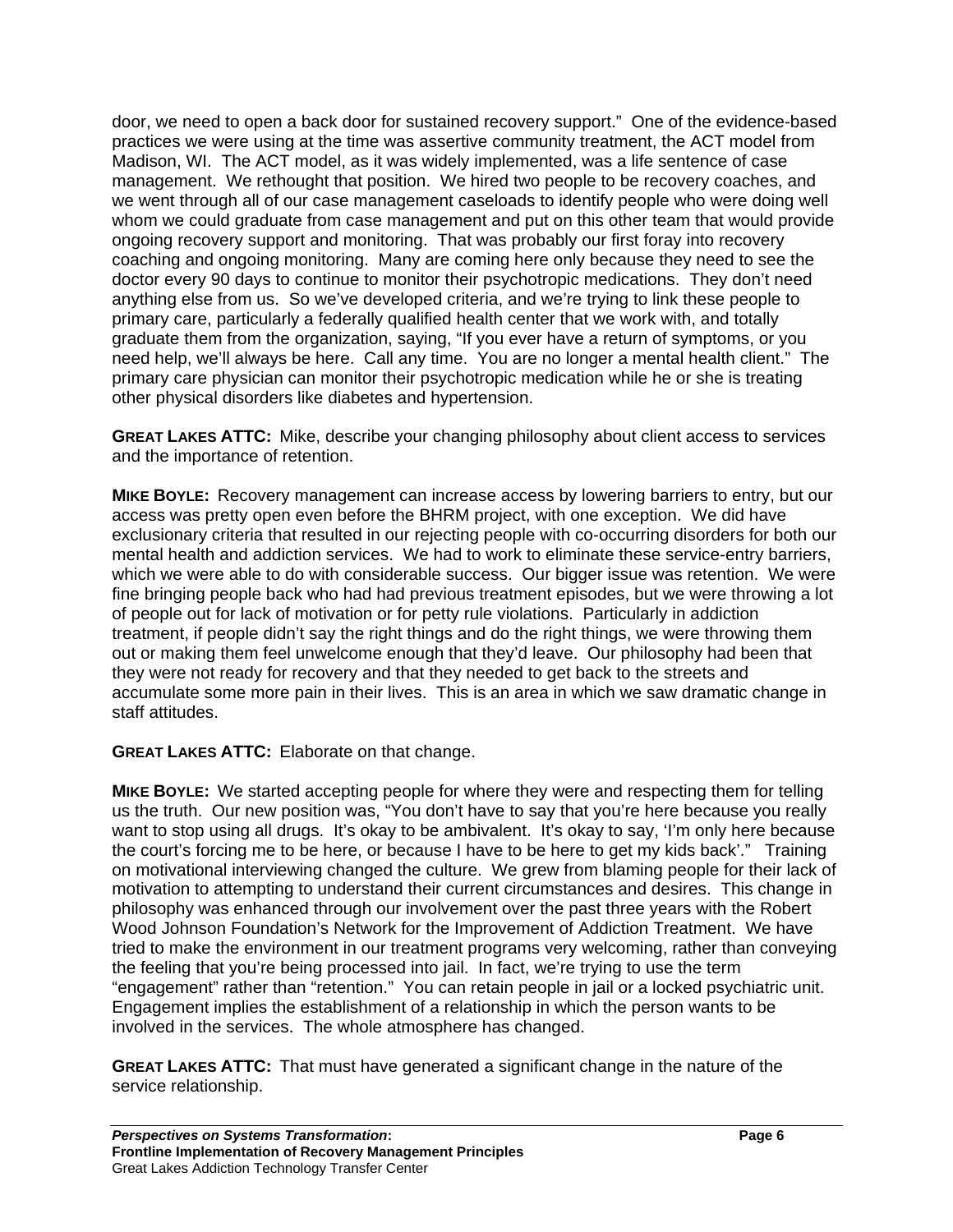**MIKE BOYLE:** One of the BHRM principles is development of a recovery partnership rather than a hierarchical dominance by the treatment program and the treatment professional over the individual. That has been a huge, huge change across the whole organization and reflects the strengths-based approach that Charles Rapp endorses for people with serious mental illness. Our messages are clear: We're here to work together. We want to understand what your goals are. What do you need to start and sustain your recovery? How can we help you achieve that? Our focus extended beyond treatment to each person's goals for his or her life. Often, a "nontreatment" goal will help the person realize that participating in treatment activities will assist them in reaching their goals. For example, obtaining and maintaining employment may be a primary goal, and taking psychiatric medications and reducing use of alcohol or drugs may be an important step toward meeting the goal of employment.

**GREAT LAKES ATTC:** You have argued that administrative discharge is a form of clinical abandonment.

**MIKE BOYLE:** A decade ago, we discharged people because they were violating our numerous rules and because we determined that they just weren't really ready to change. Our first step was to get rid of a lot of stupid rules that had little to do with someone's recovery. We've had to step back and ask, "Why are we doing this?" Many times, it's because we've always done it that way, and we can't even remember how the policy or practice started. I'll give you an example. We had a blackout period in our residential programs during which individuals weren't allowed to make phone calls or have visitors for a period of time. The clients were saying, "Hey, I really wanna call my kids and let them know how I'm doing." I remember a young woman who had a very close and supportive relationship with her father saying, "I really want to call my dad. I just want to talk to him." We finally said, "Okay. Let's do away with this blackout period. See what happens." The myth was that people would get homesick or hear the call of the streets and leave. Well, guess what? They stayed. Our average length of stay went up significantly as our AMA (leaving against medical advice) rate dropped after we changed this policy. In one of our programs, the AMA rate dropped from 30 percent to between 11 and 12 percent. And that happened by changing how we treated people. That's what it comes down to. Listening to our customers. Listening to what they want. Taking the strengths-based, Motivational Interviewing approach and avoiding confrontations and power struggles with our clients. We were often discharging people because we were picking fights with them. We had to abandon our philosophy of "It's our way or the highway." Our administrative discharge rate is now about 4 percent, a fraction of the national average, and usually results from someone bringing drugs into the program, or from violence.

**GREAT LAKES ATTC:** It seems you've found effective clinical alternatives to administrative discharge.

**MIKE BOYLE:** Today we're more likely to move someone to an alternative level of care than to sever the service relationship with the agency, and to stay involved with someone who wants to pursue a decision we think may not be a good one. Today, if someone says, "I don't want to stay longer in residential care," we work with them to find an outpatient alternative. We stopped dictating what people "should" do and started offering them choices at every step in the process. As a result, we're minimizing treatment dropout, and we've substantially increased the number of people involved in step-down care following residential treatment. For a recent 18-month period, the percentage of clients continuing in outpatient treatment following completion of residential care increased to 94 percent from 69 percent for the previous 18-month baseline period. Furthermore, participation in outpatient increased from 19 percent to 34 percent for those who didn't complete residential care.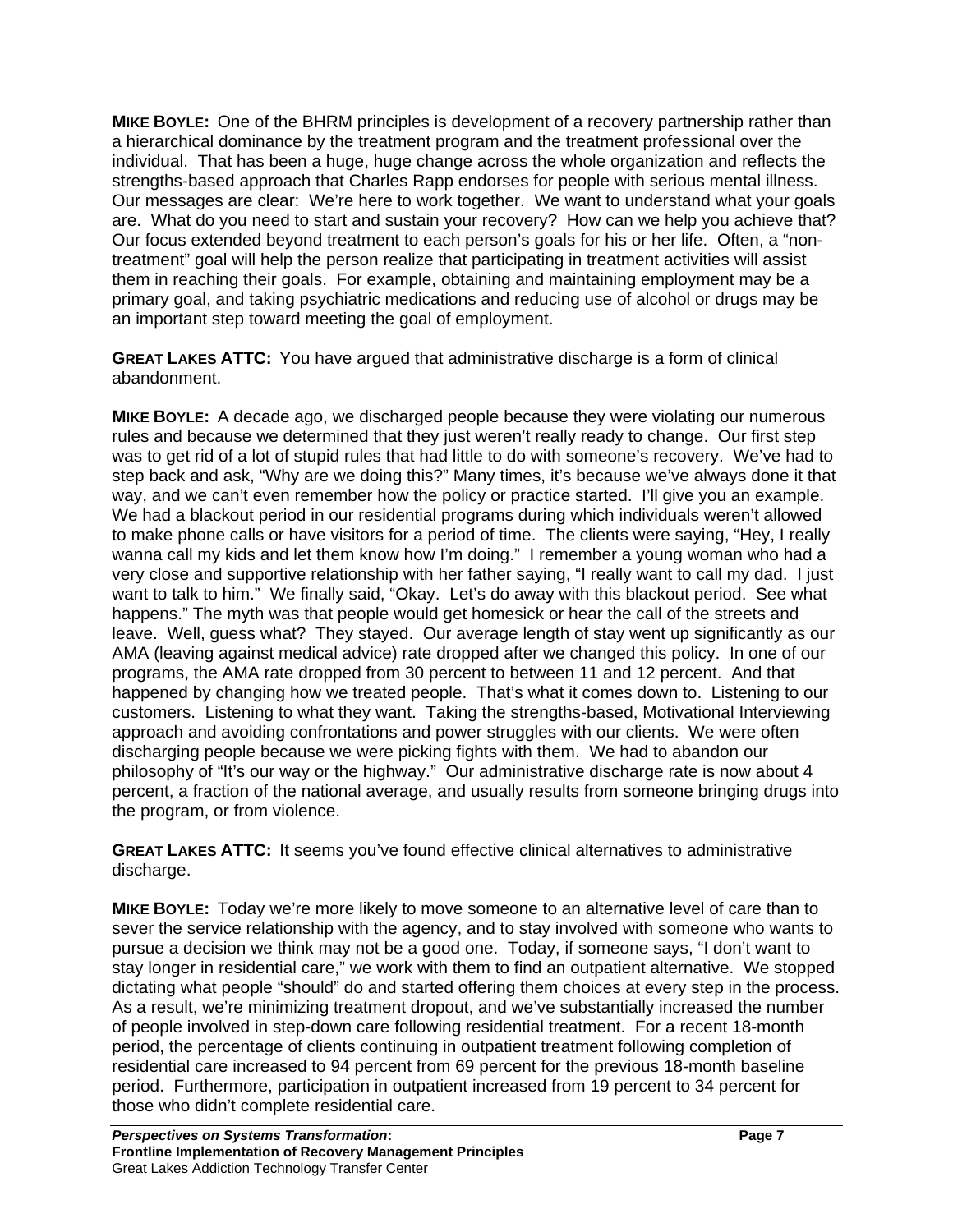A few years ago, if somebody used while they were in one of our outpatient programs, it would be an immediate administrative discharge. That whole attitude has changed. Now, if somebody comes in and says "I had a relapse over the weekend," we work with that experience. What went wrong? How can you prevent that from happening again?

**GREAT LAKES ATTC:** The changes you describe in the service relationship are striking.

**MIKE BOYLE:** We've learned how very important it is to empower the individual. We've shifted from, "How do we keep this person out of the hospital?" to "How do we enhance this person's quality of life in the community?"

**GREAT LAKES ATTC:** Another area of innovation in which you've invested considerable time and resources is the integration of primary healthcare and behavioral health treatment.

**MIKE BOYLE:** Another key recovery management principle is the importance of moving beyond the integration of mental health and addiction treatment toward the larger integration of behavioral health with primary healthcare. A large number of the individuals with serious mental illness and with severe drug and alcohol problems whom we serve have co-occurring physical health problems and needs. The medications we use, the new atypical antipsychotics, have side effects that can include weight gain. This may contribute to the potential development of hypertension, diabetes, and other weight-related disorders. For another example, on the addiction side, the attending physician for our women's program tested all of the women for Hepatitis C and found that 25 percent were positive for Hepatitis C; but, of that population, only 40 percent who were positive knew they were positive. It's time we started looking at the whole person—looking at global health.

**GREAT LAKES ATTC:** What strategies have you found effective to link people to primary healthcare in your programs?

**MIKE BOYLE:** We work very closely with a federally qualified health center (FQHC) that was established here in Peoria about 3 years ago. In fact, we were a sponsor in getting the organization started. They have assumed responsibility for the primary care clinic that is operated within our mental health center. Our goal is to enroll everyone in the FQHC who doesn't have an ongoing primary care relationship. On the addiction side, we work closely with the FQHC to link clients to the FQHC, other clinics, or primary healthcare providers. We are also increasing our referrals to primary health care from our detox program. Also, with client consent, we have standard letters that we can use to inform someone's primary physician of his or her admission to addiction treatment, letters that request the support of the physician in the patient's ongoing recovery. Examples of these forms can be found on the BHRM web site at www.bhrm.org in a guideline for linking addiction treatment with primary care. Our recovery coaches also play a major role in linking people to primary health care.

**GREAT LAKES ATTC:** How do you currently view the importance of recovery coaches in recovery management?

**MIKE BOYLE:** Let me describe what we've done with recovery coaching in our addiction treatment units. Two years ago, we took some existing funding and hired two women, both of whom were in addiction recovery, to pilot a recovery coaching program for women in our residential addiction programs. When women are within 4 to 6 weeks of completing treatment, we ask them if they would like to have a recovery coach, and we explain that the recovery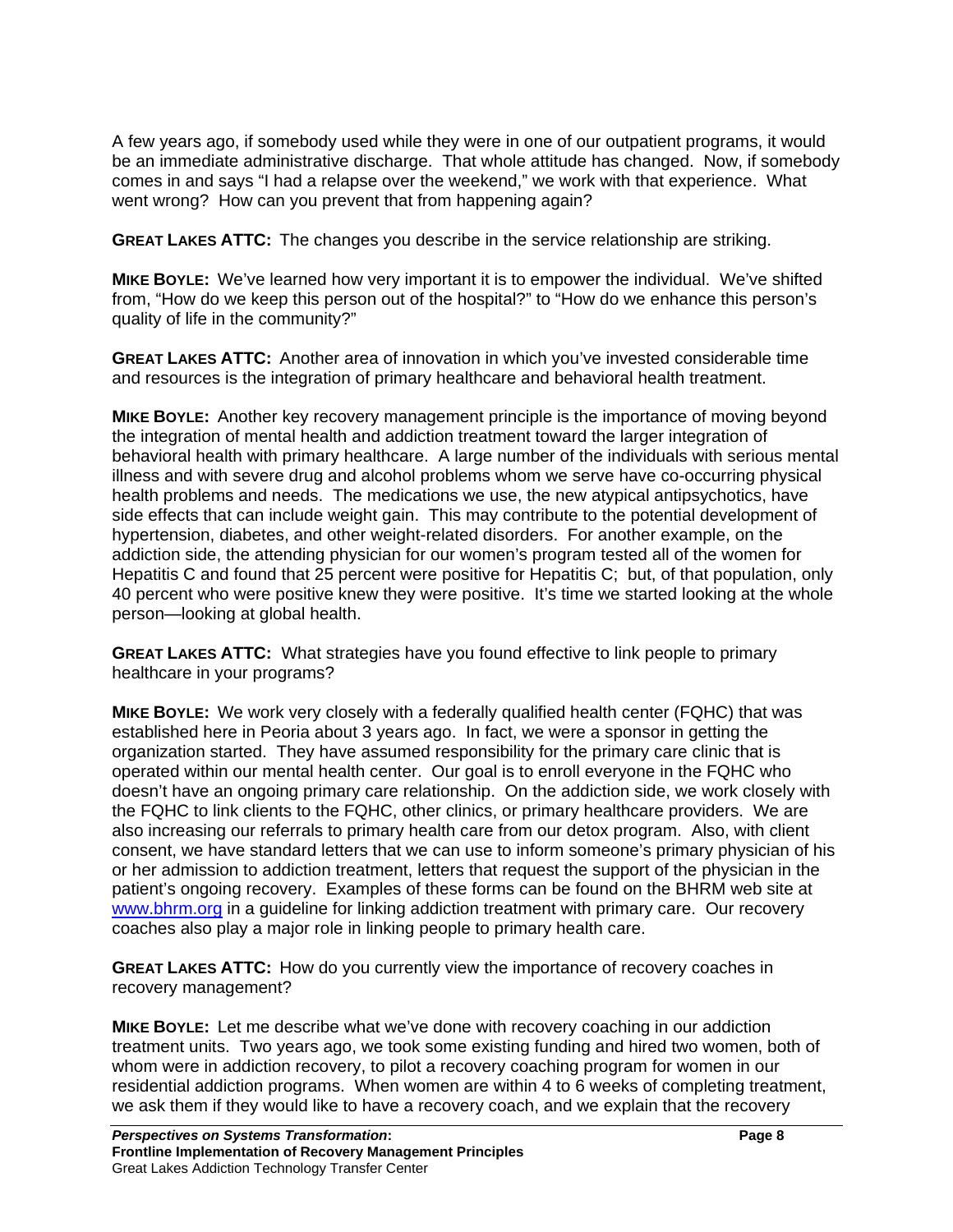coach will work with them to develop their own personal recovery plan as part of their transition out of residential treatment. We have guidelines, and the forms we use are all on the BHRM website; people are welcome to adapt them to their own programs. The recovery coaches work with women on 8 domains:

- Recovery from substance use disorders
- Living and financial independence
- Employment and education
- Relationships and social support
- Medical health
- Leisure and recreation
- Independence from legal problems and institutions
- Mental wellness and spirituality

This plan is developed before they leave residential treatment, and recovery coaching remains available to them even if they leave AMA, or for any other reason before they complete treatment. When they do leave, the recovery coach transitions with them into the community, to help them implement their personal recovery plans and also to evaluate and modify their recovery plans as necessary.

What we found is that half of the women who accepted the recovery coach—and most do want it—were homeless upon leaving. One of the first efforts of the recovery coach is often linking our women to a local shelter or recovery home so that, on the date of discharge, they have a place to go that's safe and recovery-conducive. A lot of attention is also focused on helping clients gain employment, so they can get into their own apartment or sober living situation. Whatever their goals are, we help them pursue what they want.

At six-month follow-up, the results have been very encouraging. Seventy percent of the women have improved their living situations. At admission to drug treatment, only 4 percent of the women were employed. At six-month follow-up, we have 54 percent employed. Also noteworthy is the fact that 36 percent are involved in some type of educational activity. We're looking at adding some type of supportive education services to the recovery coach program that would help people with three levels of education: providing pre-GED, for people who need to improve their math and writing skills to get in a GED program; helping getting people enrolled in a GED adult diploma program; or helping people get enrolled in secondary education, particularly at our junior college. A big goal of many of the women we serve is to improve their education. We are also putting computer labs into our residential facilities so people can start building computer expertise while they're in residential treatment. This will also provide access to web-based resources and recovery supports that will expand significantly in the next few years. In fact, we're working on the development of these web-based recovery treatment and support interventions with the Innovations to Recovery project headed by Dr. David Gustafson at the University of Wisconsin.

**GREAT LAKES ATTC:** You've referenced some efforts to evaluate your shift toward a recovery management model. Could you describe some of these efforts in more detail?

**MIKE BOYLE:** In the past four years, there has been tremendous synergy between the implementation of Recovery Management and our participation in the Network for the Improvement of Addiction Treatment (NIATx). NIAtx has taught us methods of process improvement for increasing access and retention, essential goals of Recovery Management.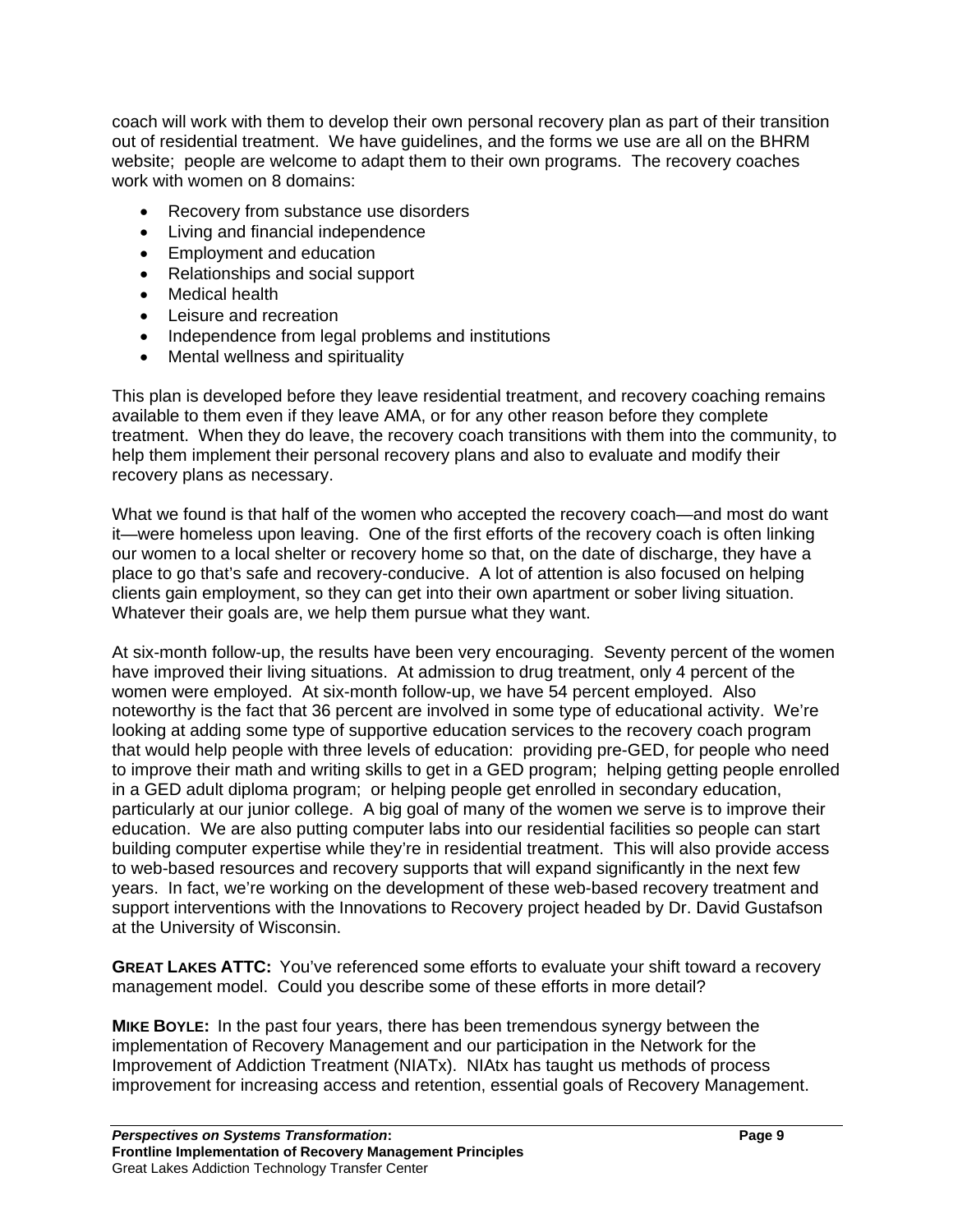One of the principles of BHRM is lowering the threshold to treatment. We have a central assessment unit for women that had an average length of one to fourteen days between the date of her calling and the date of her assessment. We simply did away with scheduling appointments and offered next-day assessment on demand. The time between the call and receipt of the first service dropped to an average of 2 to 3 days. Furthermore, the percentage of calls that resulted in a competed assessment increased from 50 percent to 70 percent.

Another BHRM principle is establishing a recovery partnership with those we serve. We used the NIATx rapid-change process to make treatment welcoming and engaging. For two women's residential programs, the rate of discharges against medical advice dropped from 30 percent or greater to 11-12 percent.

There is also a "business case" for these changes. For example, in one residential program, earnings increased by \$274,000 annually, compared to the baseline period one year earlier.

**GREAT LAKES ATTC:** One of the comments elicited from presentations on recovery management is, "Nobody will ever fund this. Who's going to pay?" How have you funded the innovations you have described?

**MIKE BOYLE:** For recovery coaching, we can bill those services either to the Division of Mental Health or to the Division of Alcoholism and Substance Abuse as case management services. Medicaid covers mental health case management services in Illinois. Unfortunately, case management services linked to addiction treatment are not funded in our state by Medicaid. As far as potential funding through insurance is concerned, we haven't approached that yet. I suspect it will be easier to sell this concept to corporations and insurance companies than to the public funders because of the former's experience with new approaches to the management of chronic medical disorders. Our recovery management project was only supposed to be three years in length, but the Division of Alcoholism and Substance Abuse was so impressed with the results that they extended the project for two more years and then converted the grant to a feefor-service contract two years ago. We funded the recovery coaches by taking some of the former BHRM development money and using it to fund the salaries of the recovery coaches and then billing out those services.

**GREAT LAKES ATTC:** Do you have a vision of how funding changes will help support this transition from an acute care model to a recovery management model of addiction treatment in the next 10 years?

**MIKE BOYLE:** I think our first step is to prove that this model is effective and to study the cost implications and potential cost offsets and cost benefits. We need that data to approach the funders, both private and public. At this point in time, all we have is the pilot data that looks very good, but it is weak from a research perspective. We are getting indications that are confirming the value of this approach. These include positive impact on engagement and retention demonstrated through our work with the Network for the Improvement of Addictions Treatment and the well designed studies of the Assertive Continuing Care and the Recovery Management Check-ups that have been conducted by Lighthouse Institute. We need additional studies that confirm the value of post-treatment monitoring, support, and early re-intervention. We need formal studies of recovery coaching and its effects on relapse and recovery rates. We know anecdotally that recovery coaches provide a level of support that can help some people overcome a lapse without having to return to structured treatment. Our traditional response to relapse has been readmission for another treatment episode. Why do we continue to put people back through the same treatment they've been through multiple times and think this time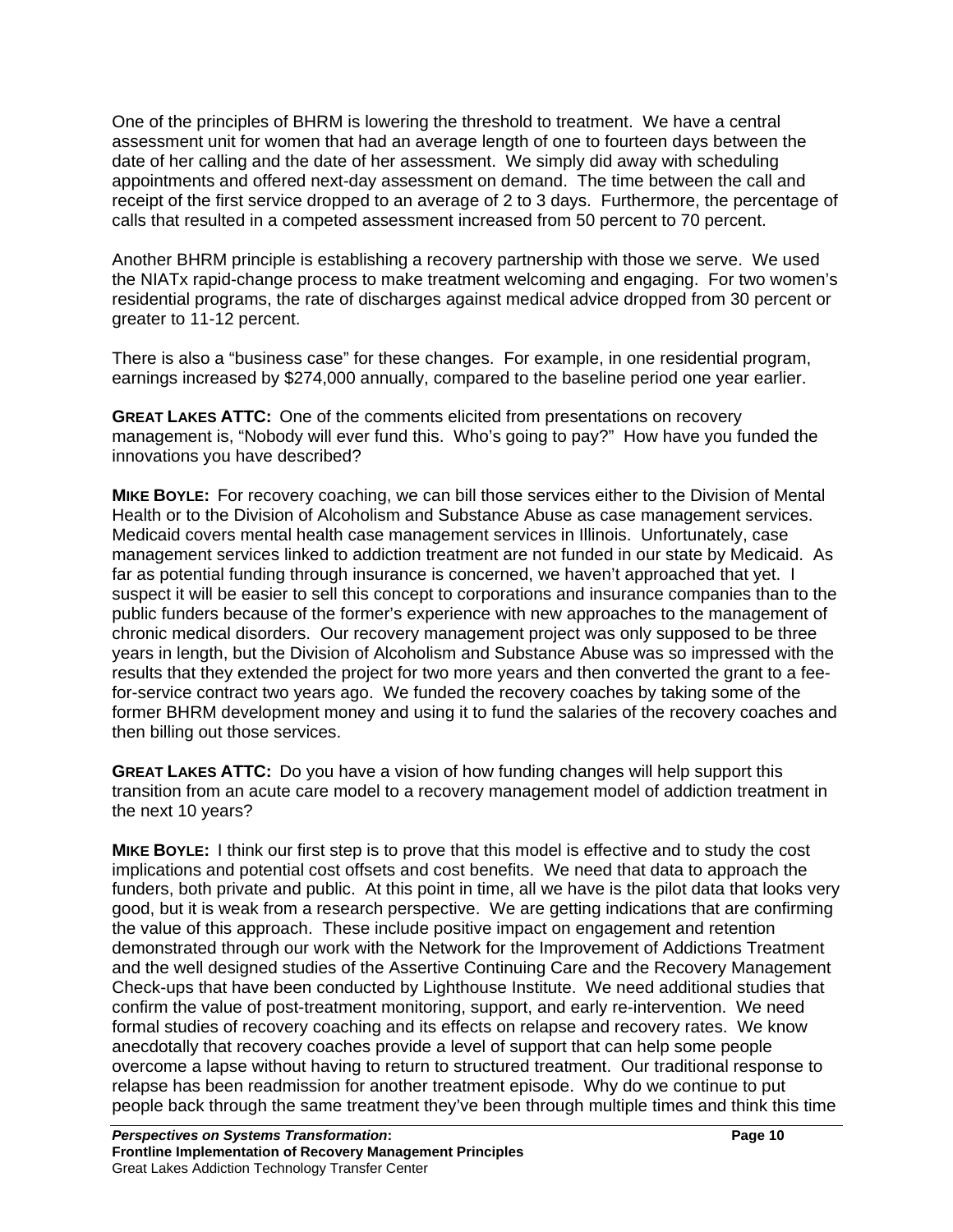it's going to work? We need studies that illuminate how to deal with the problem of posttreatment relapse in the client's natural environment.

**GREAT LAKES ATTC:** What are some of the obstacles you've encountered in implementing the recovery management model, whether that's inside your agency; in the community; or at the federal, state funding, or regulatory levels?

**MIKE BOYLE:** There were several such obstacles. Let's start with the external ones. We've already referenced issues related to funding and regulatory compliance, but an obstacle we didn't anticipate was the attitudes of our referral sources. It took some time to orient them to what we were doing and why. On the criminal justice side, they like to mandate residential treatment whether people need it or not, and the same is often true of the child welfare system. It took us some time to demonstrate the value of less intensive services such as recovery coaching. As long as a person is staying engaged in a service process, our referral sources are supportive of our new service philosophies.

**GREAT LAKES ATTC:** Did the recovery management efforts that you've initiated open the doors to other projects and areas of innovation for the agency?

**MIKE BOYLE:** I believe the Recovery Management project was a key factor, along with our participation in the Network for the Improvement of Addiction Treatment, in our being selected for a United Nations project, the International Network of Drug Treatment Resource Centers. One of the four UN workgroups is focused on sustainable livelihoods for rehabilitation and reintegration, and the workgroup is using the principles of BHRM as well as Cloud and Granfield's concept of recovery capital as a foundation for the manuscript we're developing on how we can support recovery. The other project that ties in with our recovery management work is our involvement in the Innovations for Recovery project being developed by the University of Wisconsin, which involves the application of technology to treatment and recovery support. Its primary focus at the present time is on post-treatment recovery support, so this was a natural complement in the shift toward recovery management. Through this project, Dave Gustafson and his engineers are taking Alan Marlatt's relapse prevention schema and looking at technological applications we can use to help people when they're in various risk situations. For example, GPS technology might be used to identify people entering their high-risk environments and provide support through an avatar counselor on a PDA-type device. Our field is far behind other areas of health care in the use of new technologies to provide treatment. These technologies might make ongoing recovery support and monitoring affordable while providing an efficient means of ongoing outcome monitoring. We are even considering developing a recovery support "island" in a virtual world that can be accessed for support and information 24 hours a day.

**GREAT LAKES ATTC:** Are there pitfalls that other agency directors should be aware of who may want to consider implementing a recovery management philosophy at their agencies?

**MIKE BOYLE:** First and foremost is how to counter staff resistance or inertia. Recovery management challenges a lot of traditional service thinking and service practices, so there will be resistance. We worked through that by involving everyone in the process and through our training and supervision activities. An equally difficult challenge is the question of time. Many staff like the concept of recovery management and ongoing support, but they uniformly say, "We don't have time to do it. We'd love to be able to keep in contact with individuals when they leave and know how they're doing and provide them support, but we can't do it. As soon as somebody walks out the door, I've got somebody new on my caseload." That's a big barrier to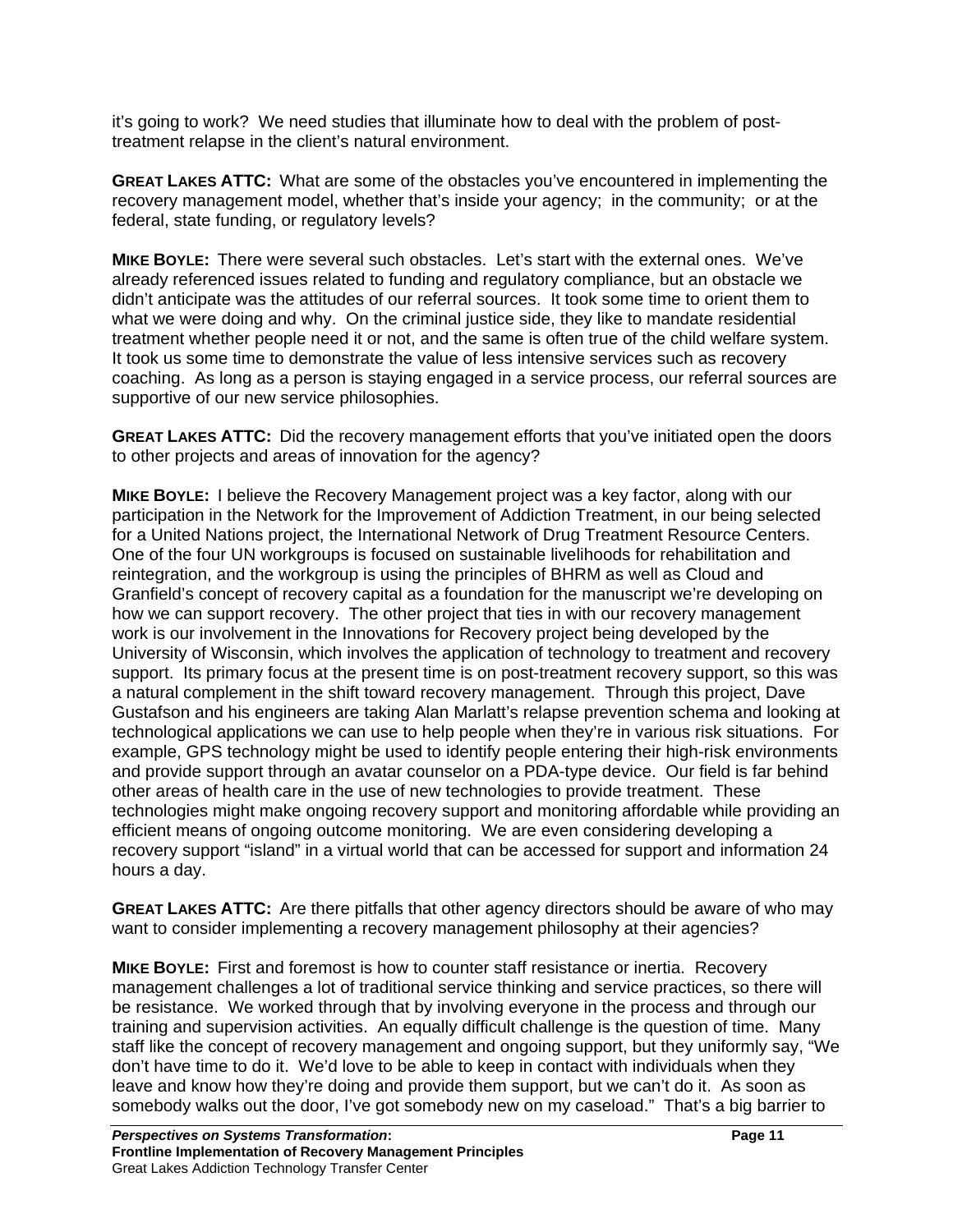overcome. The time problems flow from the fact that funding streams are primarily designed to support the acute-care model.

In regards to funding, I believe providers will have to partner with funding and regulatory agencies to make necessary changes in the rules that control the provision and purchasing of addiction treatment services. This will have to occur on an individual basis with each state, due to the variations among states. Some states are already changing their funding mechanisms to support some aspects of a Recovery Management approach. In Arizona, for example, peerdelivered recovery support services are covered through their Medicaid funding stream.

**GREAT LAKES ATTC:** It does seem like the financial interests of addiction treatment programs work against providing long-term recovery support.

**MIKE BOYLE:** There are opportunities to incent service providers for providing such services. Pay-for-performance experiments in Delaware and Philadelphia are focusing on access and keeping people in treatment once they've begun. If we really move toward paying for recovery outcomes, that could change the whole world.

**GREAT LAKES ATTC:** What do you personally feel best about related to the work you've done in recovery management over the past six years?

**MIKE BOYLE:** The question probably should be, what do "we" feel best about, as BHRM has been a team effort of folks, obviously including Bill White, as well as folks like David Loveland, Pat Corrigan, and Mark Godley. What I feel best about is changing the entire culture of my organization for clients and staff. If somebody who worked here ten years ago walked in here today, they wouldn't recognize us as the same organization. Now everybody talks about using evidence-based practices. Our staff members' learning plans are based on evidence-based practices. Everybody's looking at recovery. I mean, recovery wasn't even a word we used on the mental health side ten years ago.

On a national level, it has been a thrill to watch more and more providers, states, and federal organizations become interested in Behavioral Health Recovery Management and start to apply RM principles and approaches. I think we are nearing the "tipping point," where we become a movement in making drastic changes to addiction recovery nationally, and even internationally. Recovery Management has been embraced by the United Nations project I've mentioned here.

Finally, I'm excited about the early positive results on research trials on recovery management approaches conducted by Mark and Susan Godley, Mike Dennis, Chris Scott, and others from Lighthouse Institute. The significant impact of Assertive Continuing Care for adolescents and Recovery Management Check-ups are very promising for promoting the outcomes of Recovery Management.

**GREAT LAKES ATTC:** Mike, what do you see as the next steps for your agency in the coming years?

**MIKE BOYLE:** I think the recovery concept and the recovery management model are very well ingrained here. I think the next three to five years will entail really finishing the total crosstraining of all the staff in evidence-based practices for both mental health and addiction. All staff need to be well versed and well skilled in each of these practices and have their own personal toolboxes of techniques that they can use to support individuals and families in recovery. We're not there yet, even with our supervisors, but we're getting closer every day. I think we will also